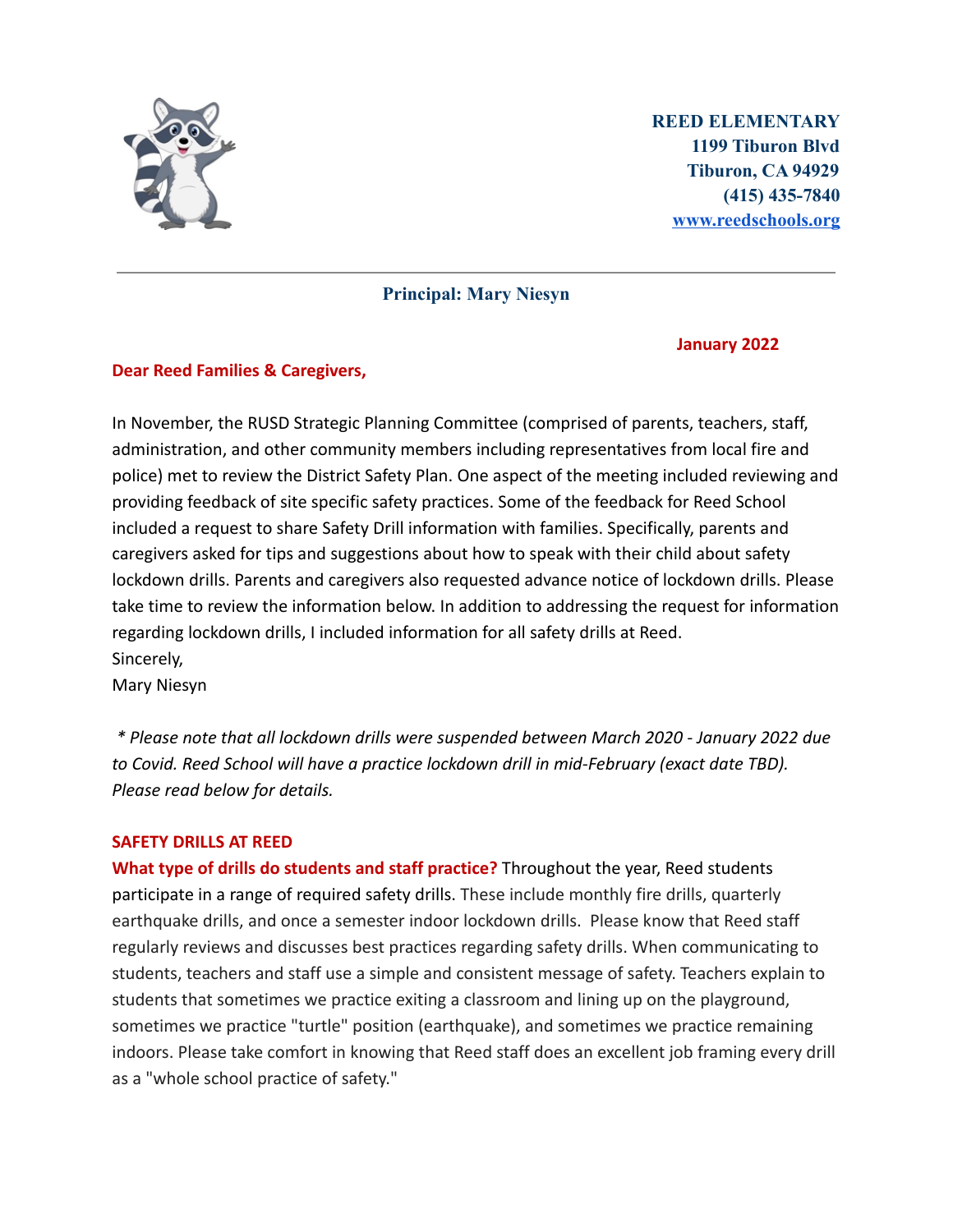

**Fire Drills:** Once a month the fire alarm is sounded and all students and staff practice walking quietly to their designated spot on the playground. Attendance is taken to ensure that every member of our school community is accounted for and is safe. Reed students consistently do an excellent job during our practice drills. Parents and caregivers are notified by email after each drill.

**Earthquake Drills:** Once a quarter Reed students and staff practice getting into "turtle position" for an earthquake drill. The announcement is made using the schoolwide PA system. Students practice protecting their body while remaining calm and quiet. A second PA announcement signifies the end of the practice drill and students are praised for their efforts. Parents and caregivers are notified by email after each drill.

**Lockdown Drills:** Once each semester, students and staff practice a non-sensorial lockdown drill. The purpose of this drill is to keep students, staff, and visitors safe from any danger outside of the building. During the drill all doors throughout the school are locked and window blinds are closed. Teachers direct students to a specific location in the classroom. Attendance is sent to the front office via text and email. Students and staff practice remaining quiet until a PA announcement is made ending the drill. Once again, students are reassured of their safety and they are praised for their efforts. Parents and caregivers are (will be) notified by email after each drill.

**I remember practicing fire and earthquake drills, but lockdown drills sound scary. What does the research say?** We do realize that the term(s) lock the doors or lockdown can sound alarming and parents are wise to ask about current research. Below is an excerpt from the National Association of School Psychologists regarding non-sensorial lockdown drills. In the [full pdf,](https://drive.google.com/file/d/1gxJo32ZbATqa31Fd5lIsegvmhRKVjHSK/view?usp=sharing) you can find a description and discussion of a range of approaches. At Reed School we utilize a non-sensorial lockdown approach.

# **What does the National Association of School Psychologists (NASP) say about lockdown drills?** Excerpt from the NASP: DRILL APPROACHES AND PLANNING

## **A. Lockdown Versus Options-Based and Live Simulation Drills**

*Lockdown drills have been conducted for decades, do not involve play acting or sensorial components, and have been documented to be effective. They are an essential part of school safety preparedness. When done appropriately, they align with fire or dangerous weather drills in how they are conducted and should not elevate anxiety. Specifically, lockdown drills involve locking the door to secure the space, moving students out of sight, and requiring students to*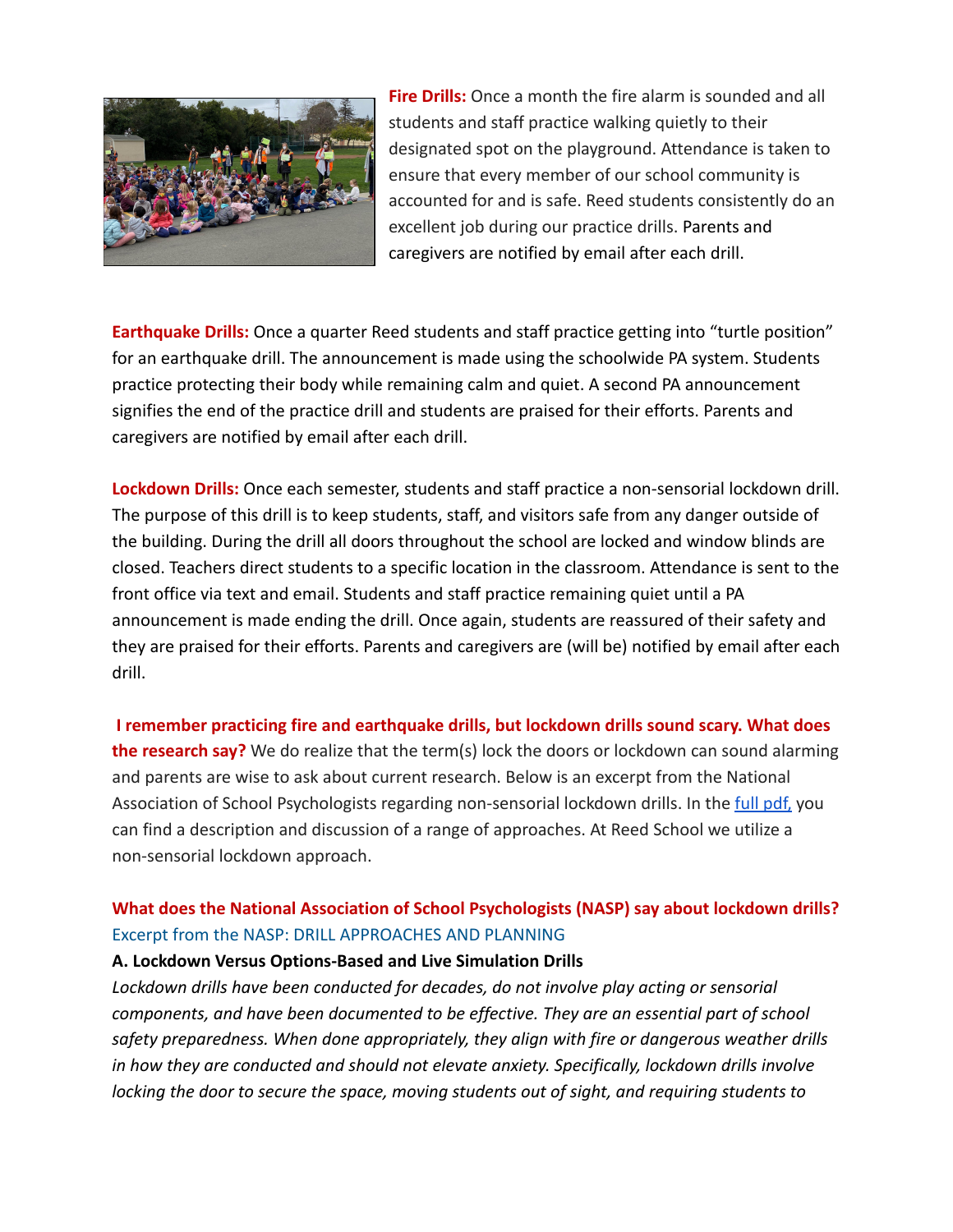*remain quiet within the room. In practice, lockdowns have a well-established history of keeping students and school staff members safe when presented with real threats of harm. These drills are intended to teach and practice basic skills regardless of the specific imminent threat, starting with following the instructions of the trusted adult in charge. All participants should know ahead of time that the drill will take place and what to expect, including what announcement will be made or what bell will sound to start the drill. It is recommended that parental caregivers be notified before lockdown drills. Additionally, caregivers should be offered the opportunity for their child to receive alternate teaching and training if they feel it necessary for their child's well-being. For example, if a child, group of children, or school community has experienced trauma due to school violence, alternate teaching and training may be necessary to avoid further trauma exposure. While schools may call this an "opt-out" policy, it is important to clarify that this option should not be regarded as an exemption from safety preparation, but rather an opportunity for appropriate substitute activities. Emergency responders and law enforcement (other than the SROs) are not typically part of the on-campus drill, but they may be invited to observe the drill depending on state laws. These drills are appropriate for most students and staff members when done properly. However, attention should always be paid to students who might present specific vulnerabilities, such as those with previous trauma history or disabilities.*

## **How can I support my child? Should we talk about drills in advance?**

This is a common question with no one-size-fits all answer. The truth is, you know your child best. At Reed, we have found that most children do not experience undue stress or anxiety when practicing safety drills. That said, you may want to review the suggestions below if you feel your child may benefit from a conversation with you.

#### **Before a Drill - Set the Tone:**

- Prepare your children by setting expectations. You know your child best and your guidance will help them. Let them know that school is a safe place and that part of the job of teachers and school staff is to practice safety skills. "Just like you practice fire drills at school, you also practice lockdown drills so that you know exactly what to do to stay safe in an emergency."
- Make connections to safety habits you already practice. Explain that the lockdown drill is another safety habit just like the many safety habits you do on a regular basis, for example, wearing seatbelts and bike helmets. Though it may be new to your child, the lockdown drill will be best learned through practicing.
- Follow your child's lead. If they seem worried or uncomfortable, help them to identify their feelings and talk with them about ways of handling them. For example, taking a few deep breaths, reminding themselves the drill will end soon, asking the teacher for help or staying close to a friend.